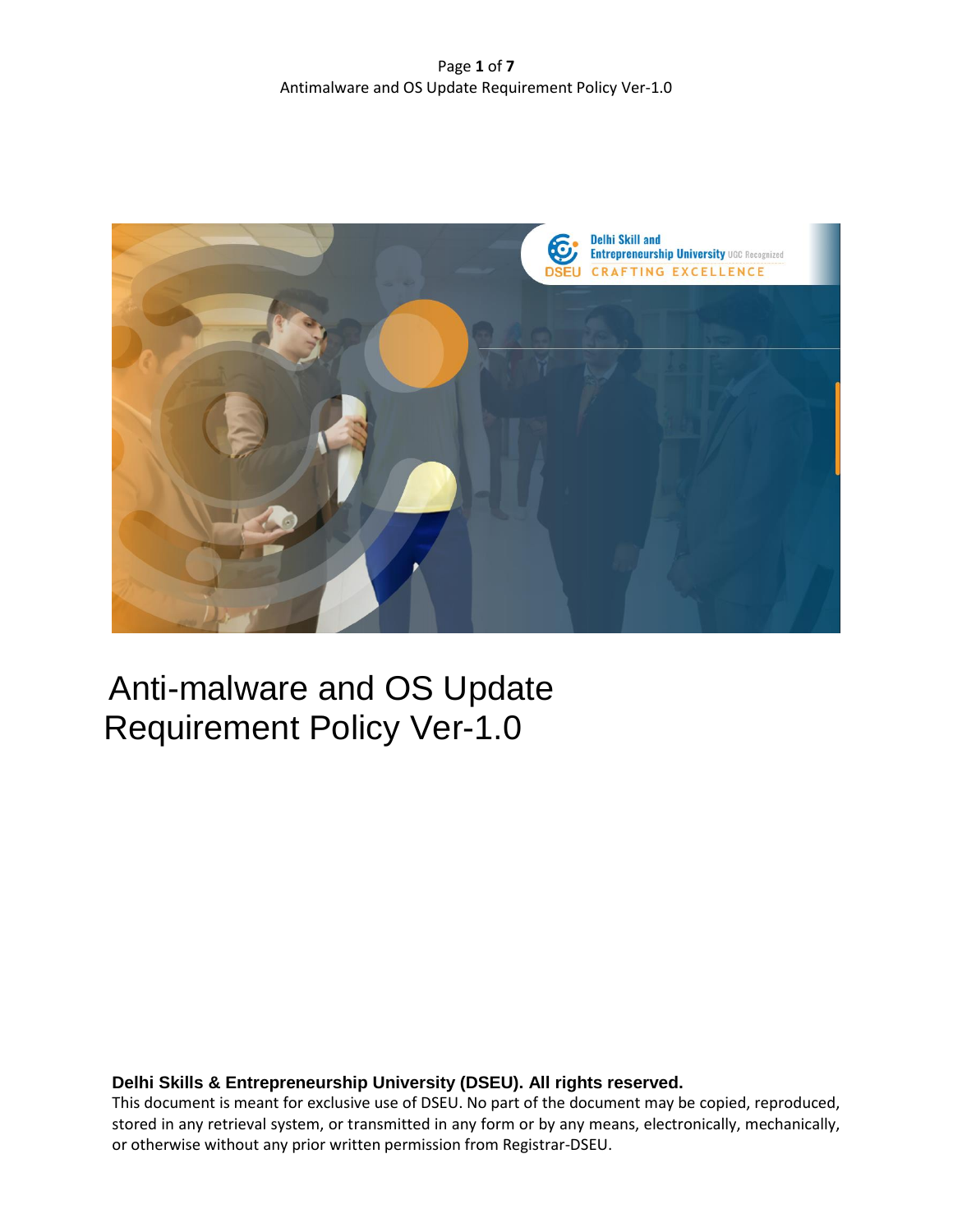# Page **2** of **7** Antimalware and OS Update Requirement Policy Ver-1.0

# **Release Control**

| <b>Release Date</b> | <b>Version</b>   | <b>Details</b>                  | <b>Released</b>                                    | Approved by: |
|---------------------|------------------|---------------------------------|----------------------------------------------------|--------------|
|                     | No:              |                                 | by:                                                |              |
| October 18, 2021    | V <sub>0.1</sub> | Pre-release, the purpose of     | Mr. Joyjit Roy Ghatak                              |              |
|                     |                  | pre-release is to inform all    | Choudhury,                                         |              |
|                     |                  | stake holders about the         | Consultant (IT) - DSEU                             |              |
|                     |                  | issuance of this policy and     |                                                    |              |
|                     |                  | also to give advance intimation | Mr. Prasun Kumar<br>Assistant Registrar(IT) - DSEU |              |
|                     |                  | to the assured departments to   |                                                    |              |
|                     |                  | get prepared.                   |                                                    |              |
| November 25,        | $V$ 1.0          | First release                   | Mr. Ashwani                                        | Dr. Neharika |
| 2021                |                  |                                 | Kansal,                                            | Vohra,       |
|                     |                  |                                 | Registrar-                                         | Vice         |
|                     |                  |                                 | <b>DSEU</b>                                        | Chancellor-  |
|                     |                  |                                 |                                                    | <b>DSEU</b>  |

#### **Policy Owner**

| Department:    | <b>Represented by:</b> | Date              |
|----------------|------------------------|-------------------|
| Registrar-DSEU | Mr. Ashwani Kansal     | November 25, 2021 |

## **Policy assured by:**

| Department:      | <b>Represented by:</b>                   | <b>Applicable to</b>                           | <b>Date</b>       |
|------------------|------------------------------------------|------------------------------------------------|-------------------|
| Directors / HODs | <b>Individual Role</b><br><b>Holders</b> | Respective users<br>using computing<br>assets. | November 25, 2021 |

# **Delhi Skills & Entrepreneurship University (DSEU). All rights reserved.**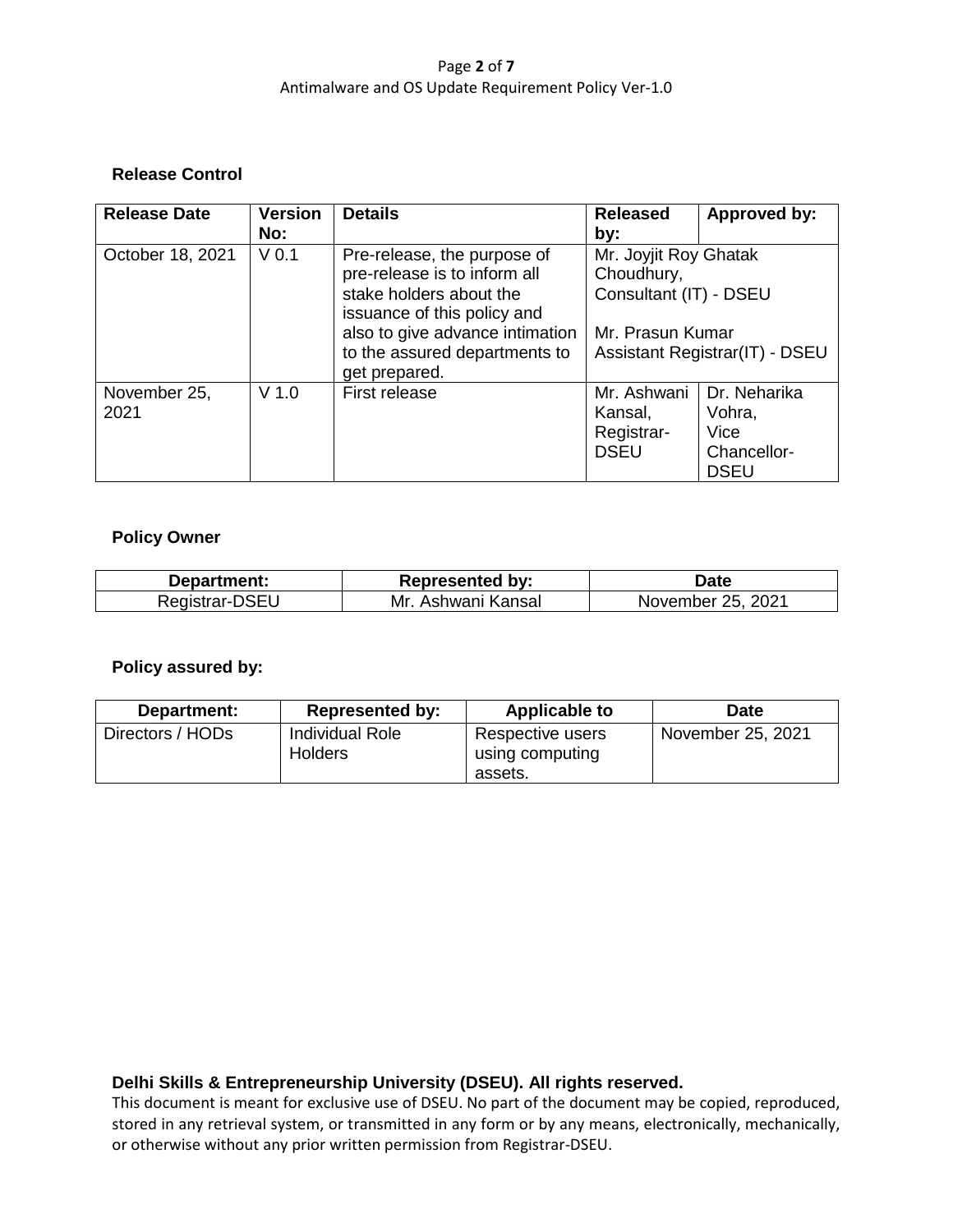# Page **3** of **7** Antimalware and OS Update Requirement Policy Ver-1.0

#### **Table of Contents**

| <b>1. OBJECTIVE</b>                                  | 4 |
|------------------------------------------------------|---|
| 2. SCOPE                                             | 4 |
| <b>3. USER RIGHTS AND RESPONSIBILITIES</b>           | 4 |
| <b>4. DEFINITIONS</b>                                | 5 |
| <b>5. POLICY DETAILS</b>                             | 5 |
| <b>5.1 DEPLOYMENT PATTERN</b>                        | 6 |
| 5.2. UNACCEPTABLE USAGE                              | 6 |
| 5.3. ADHERENCE WITH CENTRAL, STATE, LOCAL, CYBER AND |   |
| <b>APPLICABLE INTERNATIONAL LAWS</b>                 | 6 |
| <b>5.4. VIOLATION OF POLICY</b>                      | 7 |
| <b>5.5. ENFORCEMENT AND COMPLIANCE</b>               | 7 |

# **Delhi Skills & Entrepreneurship University (DSEU). All rights reserved.**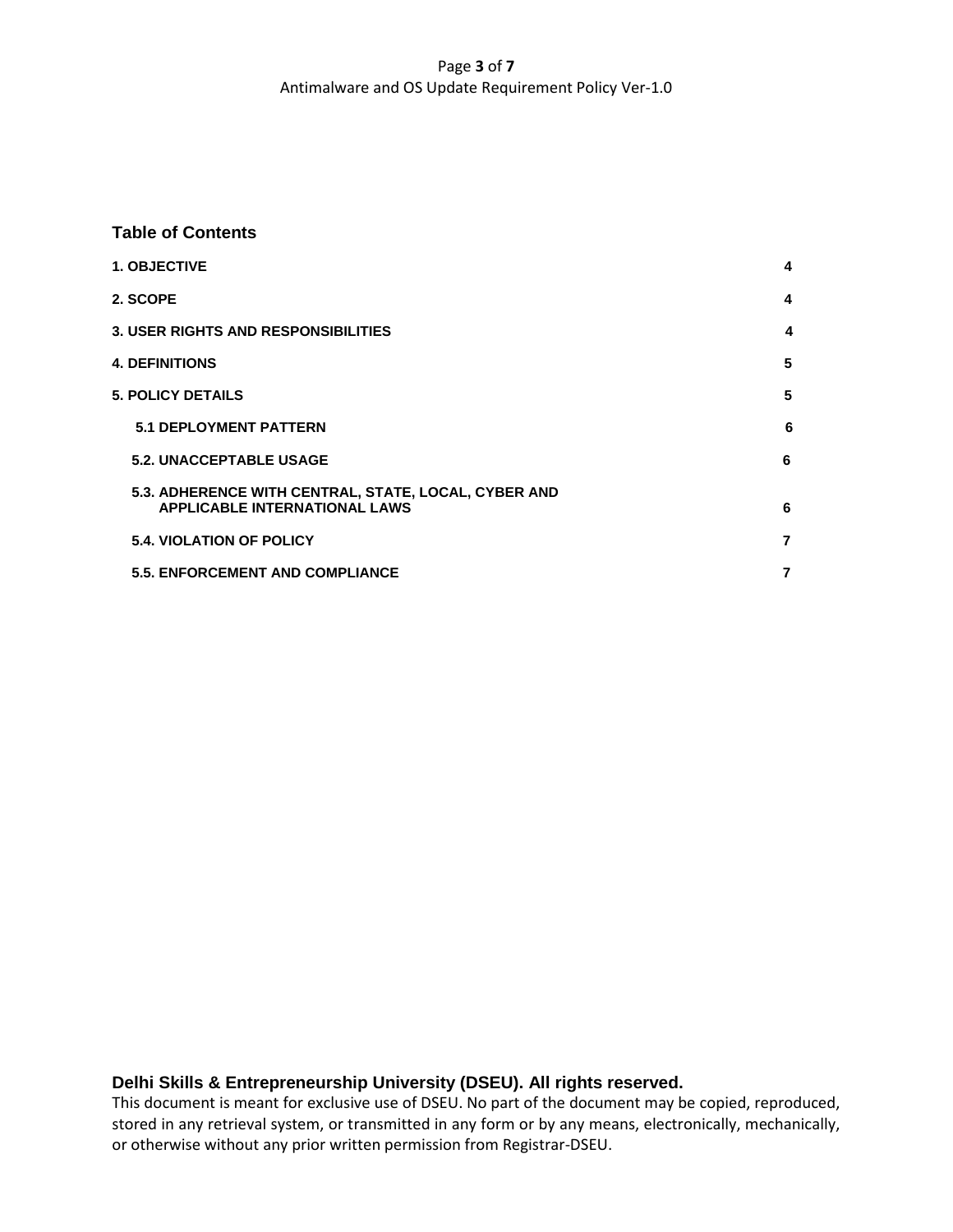#### Page **4** of **7**

#### Antimalware and OS Update Requirement Policy Ver-1.0

# **1. OBJECTIVE**

This policy is designed to help prevent infection and damage of Delhi Skill & Entrepreneurship University (DSEU) computers, networks, user applications, data, files and technology systems by computer viruses and other malicious code.

As outlined in DSEU's Appropriate Use of IT Policy, the University actively monitors the traffic on the campus network and devices connected to the campus network, including activity and traffic originating from campus, in order to maintain the integrity, reliability and performance of University IT systems. This includes (but is not limited to) monitoring for computer viruses and other malware, attempts to access university systems without appropriate authorization, systems performance, and compliance with DSEU IT policies.

Antimalware, Operating System update helps protect computers from malicious code.

Requiring antimalware & patches on operating systems will improve the overall security of DSEU network.

This policy outlines the University's approach to virus & malware protection for its computing facilities and provides the guiding principles and responsibilities to ensure the University's antivirus/malware objectives are met.

# **2. SCOPE**

This policy is applicable across the University and applies to:

- all individuals who have access to University information and technologies
- all facilities, technologies and services that are used to process University information
- all information processed, accessed, manipulated, or stored (in any format) by the University pursuant to its operational activities
- Internal and external processes used to process University information
- External parties that provide information processing services to the University

The policy will be communicated to users and relevant external parties.

# **3. USER RIGHTS AND RESPONSIBILITIES**

DSEU has a responsibility for safe guarding the DSEU Network from any damage due to various malwares and situations due to patch updation not done in Operating Systems of DSEU owned systems.

The Registrar-DSEU will lead on the definition and implementation of the University's cyber security arrangements and make judgement calls when situations arise that are not covered by the current cyber security management framework and responsible for establishing and

# **Delhi Skills & Entrepreneurship University (DSEU). All rights reserved.**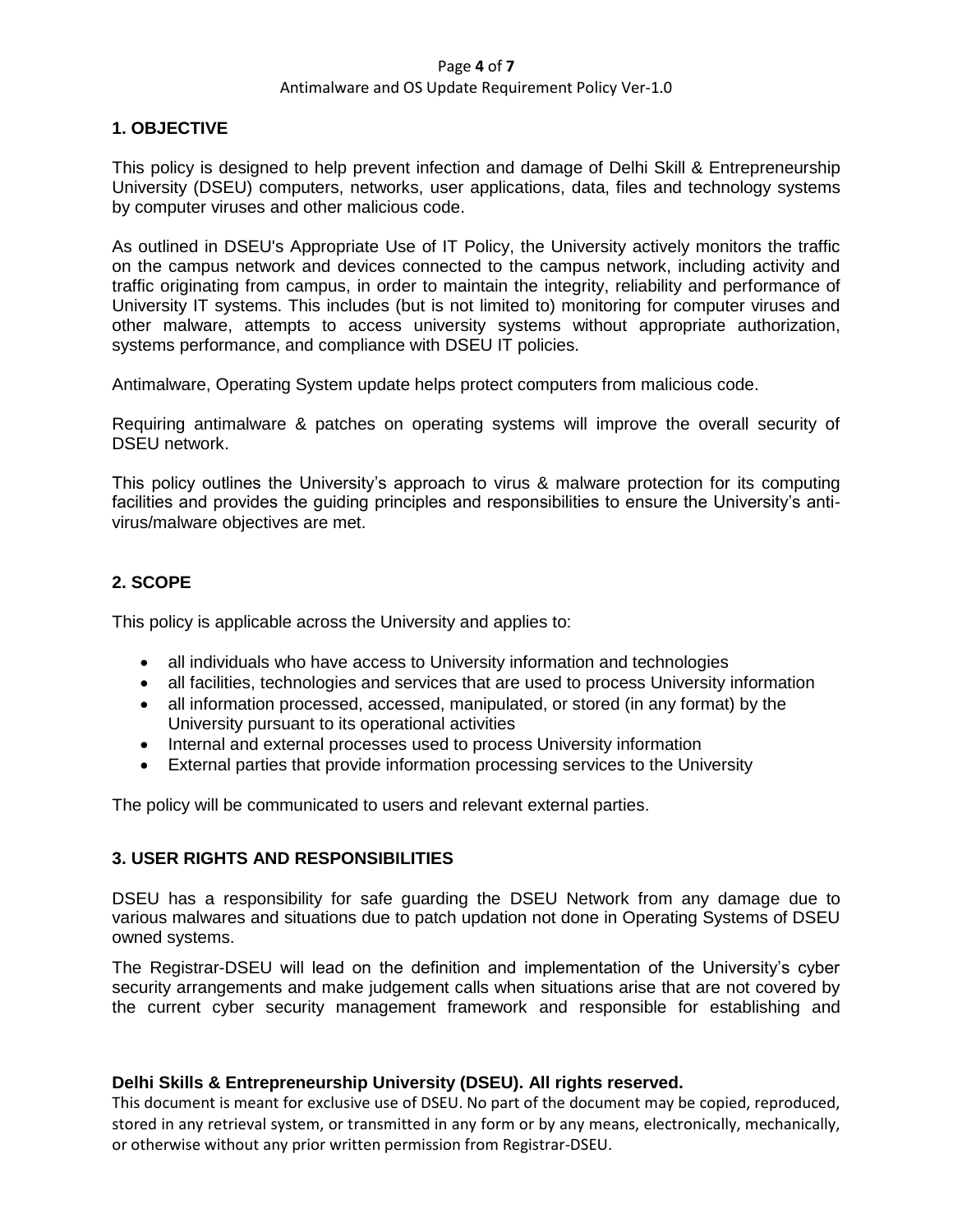#### Page **5** of **7**

#### Antimalware and OS Update Requirement Policy Ver-1.0

maintaining the University's cyber security management framework to ensure the availability, integrity and confidentiality of the University's information.

The Registrar is accountable for the effective implementation of this policy, and supporting information security rules and standards, within The University.

Users are responsible for making informed decisions to protect the information that they process. Users will familiarize themselves with the relevant policies governing the information and systems they access.

User should ensure PC's are to be configured such that they schedule regular operating system updates as provided by the vendor (Windows updates).

User should ensure Macintosh systems are to be configured to schedule regular updates from the software manufacturer (Apple security updates).

## **4. DEFINITIONS**

**Computer devices** are any type of device connected to a network that could become infected with a computer virus. Examples of computer devices would be, but not limited to, workstations, servers, laptops, PDAs, etc.

**Malicious software (Malware)** is any type of computer code that infects a machine and performs a malicious action. This is sometimes perpetrated by computer viruses, worms, trojans, etc.

# **5. POLICY DETAILS**

All Desktop/ Laptops owned by DSEU and connected to the DSEU network (herein referred to as "the network") or networked resources routinely and automatically updated with latest patches in these devices.

All systems built and / or hosted by third parties that are used by the University must run antivirus software.

To maintain the security of the network and protect the confidentiality, integrity, and availability of data within it, the University may monitor any system attached to the network for anti-virus software. The University may deny network access to any systems without up-to-date anti-virus software until the software is installed.

All personally owned computers connecting to the College's network must have an approved antivirus software package installed. Computers connected to the College's network will be periodically scanned to confirm the presence of approved antivirus software and to confirm the software is up to date.

If deemed necessary to prevent propagation to other networked devices or detrimental effects to the network or data, an infected computer device may be disconnected from the network until the infection has been removed. This will be done under the direction of the IT Team.

# **Delhi Skills & Entrepreneurship University (DSEU). All rights reserved.**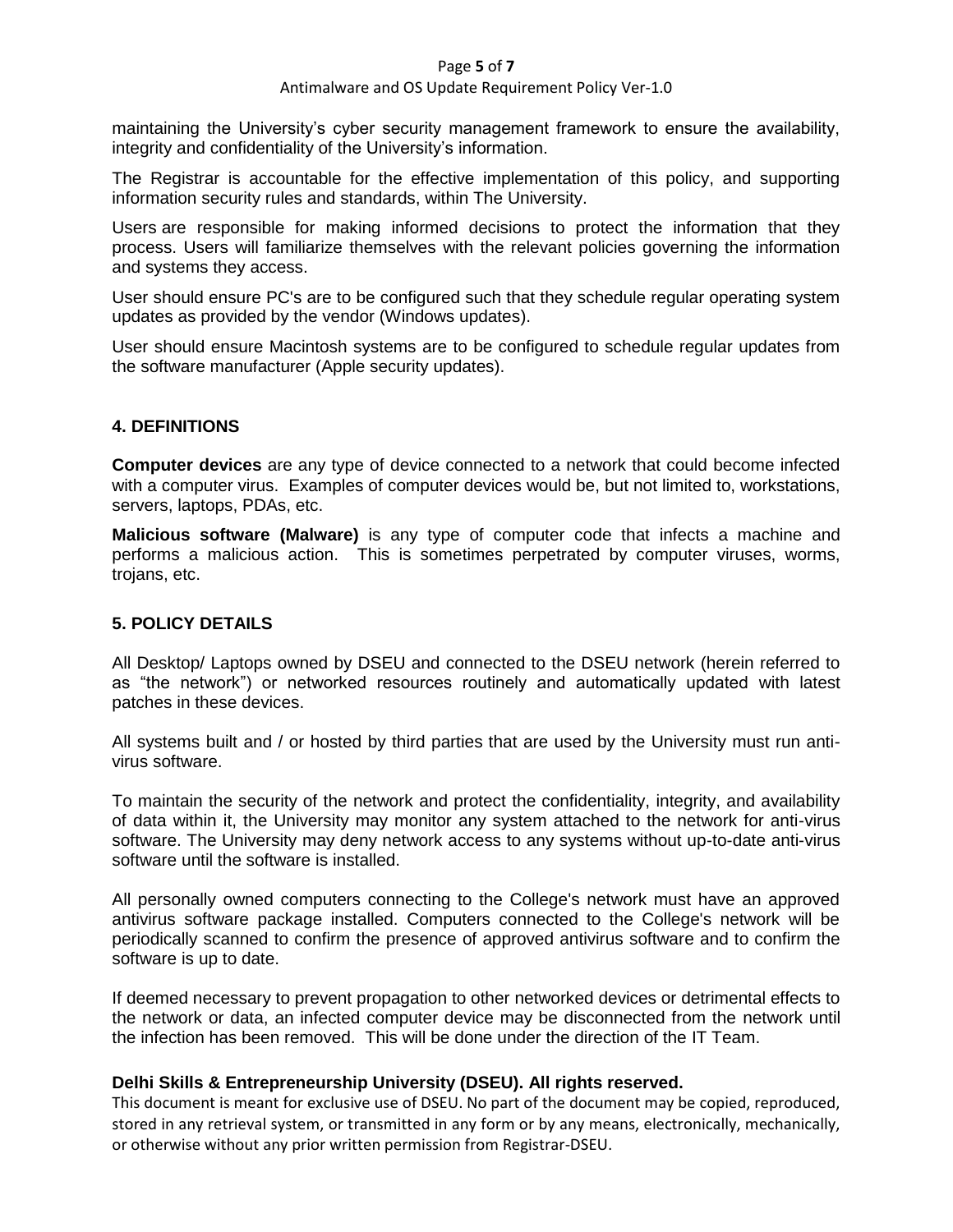#### Page **6** of **7**

#### Antimalware and OS Update Requirement Policy Ver-1.0

Exceptions to this policy may be allowed if the computer device cannot have anti-virus software installed. Possible examples of this would be vendor-controlled systems, or devices where antivirus software has not yet been developed.

An exception may be granted if an infected computer device is discovered that performs a critical function and may not be immediately taken "off-line" without seriously impairing some business function. Under those circumstances, a plan will be developed to allow the computer device to be taken off-line and the infection purged while protecting the function of the device.

# **5.1. Deployment Pattern**

All devices should be updated with latest OEM patches & to be updated as soon as patches are available from the vendor.

# **5.2. Unacceptable Use**

The use of the service for the following activities is prohibited:

Inappropriate use of the Network is not permitted. This policy does not enumerate all possible inappropriate uses but rather presents some guidelines (listed below) that the DSEU may at any time use to make a determination that a particular use is inappropriate.

- Spamming and Invasion of Privacy of Others, Violating Intellectual Property Law, Transmitting Obscene or Indecent Speech or Materials, Transmitting Defamatory or Abusive Language, Hacking or Distribution of Internet Viruses, Worms, Trojan Horses, or Other Destructive Activities.
- Users must respect the privacy and intellectual property rights of others.
- Users must respect the integrity of our network and any other public or private computing and network systems.
- Use of the Network for malicious, fraudulent, illegal or misrepresentative purposes is prohibited.
- The Network may not be used in a manner that precludes or hampers other users access to the Network or other any other networks.
- Nothing may be installed or used that modifies, disrupts, or interferes in any way with service for any user, host, or network.

# **5.3. ADHERENCE WITH CENTRAL, STATE, LOCAL, CYBER AND APPLICABLE INTERNATIONAL LAWS**

As a member of the DSEU community, you are expected to uphold local ordinances and central, state, cyber and applicable international laws. DSEU's guidelines related to the use of technologies derived from this concern, including laws regarding license, copyright and the protection of intellectual property.

As a user of DSEU's computing and network resources you must:

# **Delhi Skills & Entrepreneurship University (DSEU). All rights reserved.**